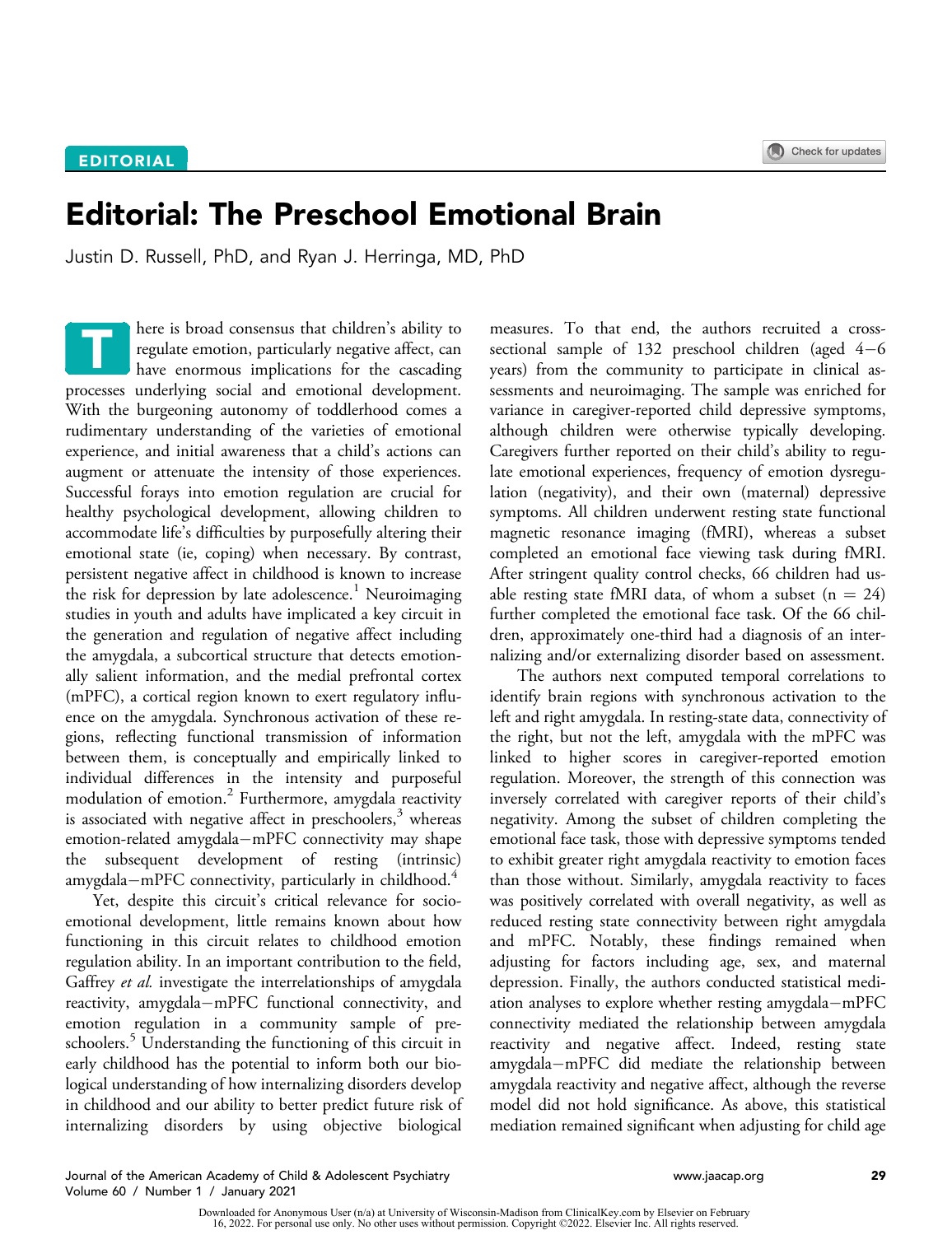and sex and maternal depression, suggesting that results were not simply due to bias in caregiver reporting of child symptoms.

As with any study, there are limitations that should be noted. As the authors point out, this is a modest sample size, particularly when examining the subset of children completing all tasks. Future studies with expanded samples of children will be needed to replicate and to extend these findings. Second, this study is cross-sectional and thus cannot provide information on neurodevelopmental trajectories underlying emotion regulation in early childhood.

Altogether, these findings add to a growing literature that is unveiling key neural substrates underlying emotional experience in early development. There are several key findings in this study of which readers should be aware. First, this study is one of the few implicating the amygdala-mPFC circuit in emotional reactivity and regulation in preschool children, a population that is understandably difficult to successfully recruit and to scan. Second, this study suggests that individual differences in the neural circuitry underlying emotion regulation are detectable at an early age. This is particularly exciting for its potential to serve as an additional marker that could help guide clinicians and policymakers in identifying at-risk children for early and timely intervention. Third, using statistical techniques, these findings suggest that amygdala-mPFC connectivity mediates the relationship between amygdala reactivity and persistent negative affect. This gives cause for optimism—your preschooler is not doomed simply because he or she has a hyperactive amygdala: rather, the prefrontal cortex is already capable, at this early age, of modulating the amygdala and achieving successful emotion regulation. Notably, the authors caution us to temper our optimism given the small sample size, particularly in the task-related (emotional faces) results. However, their ability to detect these effects given such limited power is encouraging for future research replicating these results in larger contexts.

So where do we go from here? Certainly, as stated, it will be important to expand this work to larger samples of children assessed longitudinally, ideally beginning in the prenatal period. Such studies, although challenging, will be crucial for identifying early life brain trajectories indicative of child mental health, akin to establishing a growth curve for the brain and psychological well-being in children and adolescents. We direct interested readers to the Healthy Brain and Child Development (HBCD) Study,<sup>[6](#page-2-5)</sup> which will provide a unique opportunity to examine these very questions. Second, the dynamics of this circuit's operation, its integration in broader brain function, and its activity in different contexts remain unclear. The role of these structures in different brain networks and environmental operating contexts remains unclear. For example, what is the temporally causal flow of information in this and emotion regulatory circuitry? How does amygdala-mPFC connectivity interplay with the greater organizing networks of the brain (eg, default mode)? Under what contexts is this circuit recruited, and, just as important, when is it not? Third, how do caregivers influence the functioning and development of neural circuits underlying emotion regulation? Caregivers not only represent a crucial emotional buffer for children but can also sculpt a child's emotional development through their own modeling and guidance, a critical avenue for parenting interventions.<sup>[7](#page-2-6)</sup> Clearly, it will be important for future studies of child development to capture as much information as possible on caregivers. This should include caregivers' own mental health history, emotion regulation abilities, and ideally even dyadic observational and biolog-ical measures such as neural synchrony.<sup>[8](#page-2-7)</sup> Such studies can help us to better understand the most relevant building blocks in our children's emotional brains and to strengthen the connections, both inside and outside of the brain, that matter most.

Drs. Russell and Herringa are with University of Wisconsin School of Medicine & Public Health, Madison, Wisconsin.

This manuscript was supported by funding provided by the National Institute of Mental Health (NIMH; R01-MH115910 and R01-MH117141, R.J.H.; 5T32- MH018931, J.D.R.).

Author Contributions Conceptualization: Herringa Writing - original draft: Russell, Herringa Writing - review and editing: Russell, Herringa

ORCID

Justin D. Russell, PhD:<https://orcid.org/0000-0002-6659-2657> Ryan J. Herringa, MD, PhD:<https://orcid.org/0000-0002-1936-7959>

Disclosure: Dr. Russell has received grant or research support from NIMH. Dr. Herringa has received grant or research support from NIMH.

Correspondence to Ryan J. Herringa, MD, PhD, University of Wisconsin School of Medicine & Public Health, Department of Psychiatry, 6001 Research Park Boulevard, Madison, WI 53719; e-mail: [herringa@wisc.edu](mailto:herringa@wisc.edu)

0890-8567/\$36.00/@2020 American Academy of Child and Adolescent Psychiatry

<https://doi.org/10.1016/j.jaac.2020.08.012>

Accepted August 26, 2020.